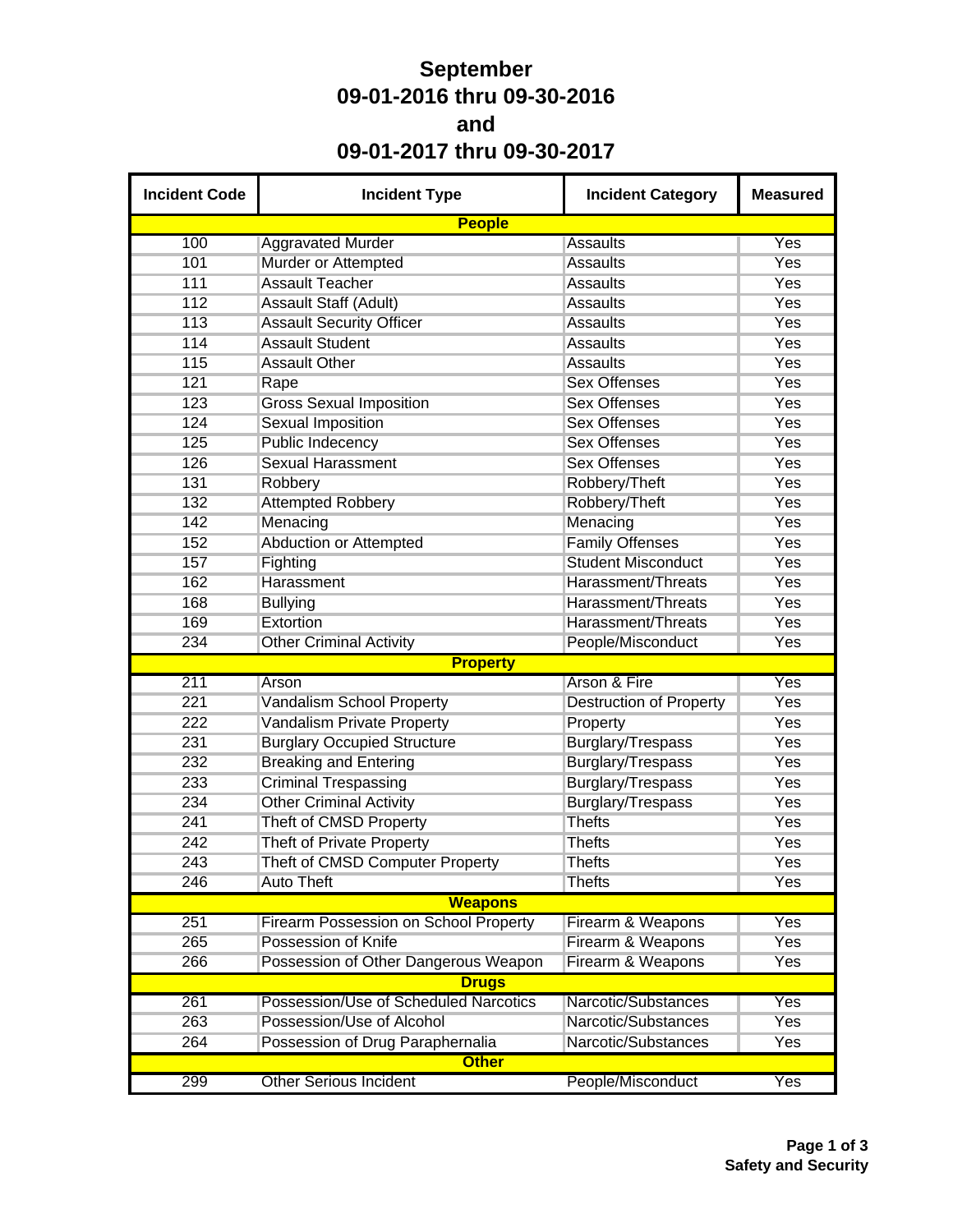|            |                                                 | <b>Safety and Security Monthly Summary - September</b> |                                              |                      |                                              |                                                 |  |  |  |  |  |  |
|------------|-------------------------------------------------|--------------------------------------------------------|----------------------------------------------|----------------------|----------------------------------------------|-------------------------------------------------|--|--|--|--|--|--|
|            | <b>High School</b>                              |                                                        | K <sub>8</sub>                               |                      |                                              | <b>Monthly Total</b>                            |  |  |  |  |  |  |
|            | <b>All Incidents</b>                            |                                                        | <b>All Incidents</b>                         |                      | <b>All Incidents</b>                         |                                                 |  |  |  |  |  |  |
| Sept 16-17 | 59                                              | Sept 16-17                                             | 104                                          |                      | Sept 16-17 (Monthly)                         | 163                                             |  |  |  |  |  |  |
| Sept 17-18 | 59                                              | Sept 17-18                                             | 92                                           |                      | Sept 17-18 (Monthly)                         | 151                                             |  |  |  |  |  |  |
| Change     | 0%                                              | Change                                                 | $-12%$                                       |                      | Change                                       | $-7%$                                           |  |  |  |  |  |  |
|            | <b>Quantity - Measured Serious Incidents</b>    |                                                        | <b>Quantity - Measured Serious Incidents</b> |                      | <b>Quantity - Measured Serious Incidents</b> |                                                 |  |  |  |  |  |  |
|            | Weapons<br>Property<br>People<br>Drugs<br>Other |                                                        | Weapons<br>Property<br>People                | Drugs<br>Other       |                                              | Weapons<br>Property<br>People<br>Drugs<br>Other |  |  |  |  |  |  |
| Sept 16-17 | 11<br>31<br>8<br>9                              | Sept 16-17                                             | 70<br>12 <sup>1</sup>                        | 10<br>8              | Sept 16-17 (Monthly)                         | 101<br>$21$ 16<br>10<br>15 <sup>1</sup>         |  |  |  |  |  |  |
| Sept 17-18 | 15 12 12<br>17 <sub>1</sub>                     | Sept 17-18                                             | 59<br>8                                      | $\overline{2}$<br>12 | Sept 17-18 (Monthly)                         | 76<br>26 20 14<br>15                            |  |  |  |  |  |  |

| <b>Measured Serious Incident</b><br><b>High Schools Monthly Trend Analysis</b> |            |  |            |  |  |  |  |  |  |  |  |
|--------------------------------------------------------------------------------|------------|--|------------|--|--|--|--|--|--|--|--|
|                                                                                |            |  |            |  |  |  |  |  |  |  |  |
|                                                                                |            |  |            |  |  |  |  |  |  |  |  |
|                                                                                | 59         |  | 59         |  |  |  |  |  |  |  |  |
|                                                                                |            |  |            |  |  |  |  |  |  |  |  |
|                                                                                |            |  |            |  |  |  |  |  |  |  |  |
|                                                                                |            |  |            |  |  |  |  |  |  |  |  |
|                                                                                | Sept 16-17 |  | Sept 17-18 |  |  |  |  |  |  |  |  |
|                                                                                |            |  |            |  |  |  |  |  |  |  |  |

|            | aple<br>Œ. | roperty | ഗ<br>∩<br>₹<br>≥ | rugs | Other |
|------------|------------|---------|------------------|------|-------|
| Sept 16-17 | 70         | 12      | 8                |      |       |
| Sept 17-18 | 59         |         | Զ                |      | 12    |



| <b>Monthly Total</b>        |                                              |          |         |       |       |  |  |  |  |  |  |  |  |  |
|-----------------------------|----------------------------------------------|----------|---------|-------|-------|--|--|--|--|--|--|--|--|--|
| <b>All Incidents</b>        |                                              |          |         |       |       |  |  |  |  |  |  |  |  |  |
| Sept 16-17 (Monthly)<br>163 |                                              |          |         |       |       |  |  |  |  |  |  |  |  |  |
| Sept 17-18 (Monthly)        |                                              | 151      |         |       |       |  |  |  |  |  |  |  |  |  |
|                             |                                              |          |         |       |       |  |  |  |  |  |  |  |  |  |
| Change                      |                                              |          | $-7%$   |       |       |  |  |  |  |  |  |  |  |  |
|                             | <b>Quantity - Measured Serious Incidents</b> |          |         |       |       |  |  |  |  |  |  |  |  |  |
|                             | People                                       | Property | Weapons | Drugs | Other |  |  |  |  |  |  |  |  |  |
| Sept 16-17 (Monthly)        | 101                                          | 21       | 16      | 15    | 10    |  |  |  |  |  |  |  |  |  |
| Sept 17-18 (Monthly)        | 76                                           | 26       | 20      | 14    | 15    |  |  |  |  |  |  |  |  |  |